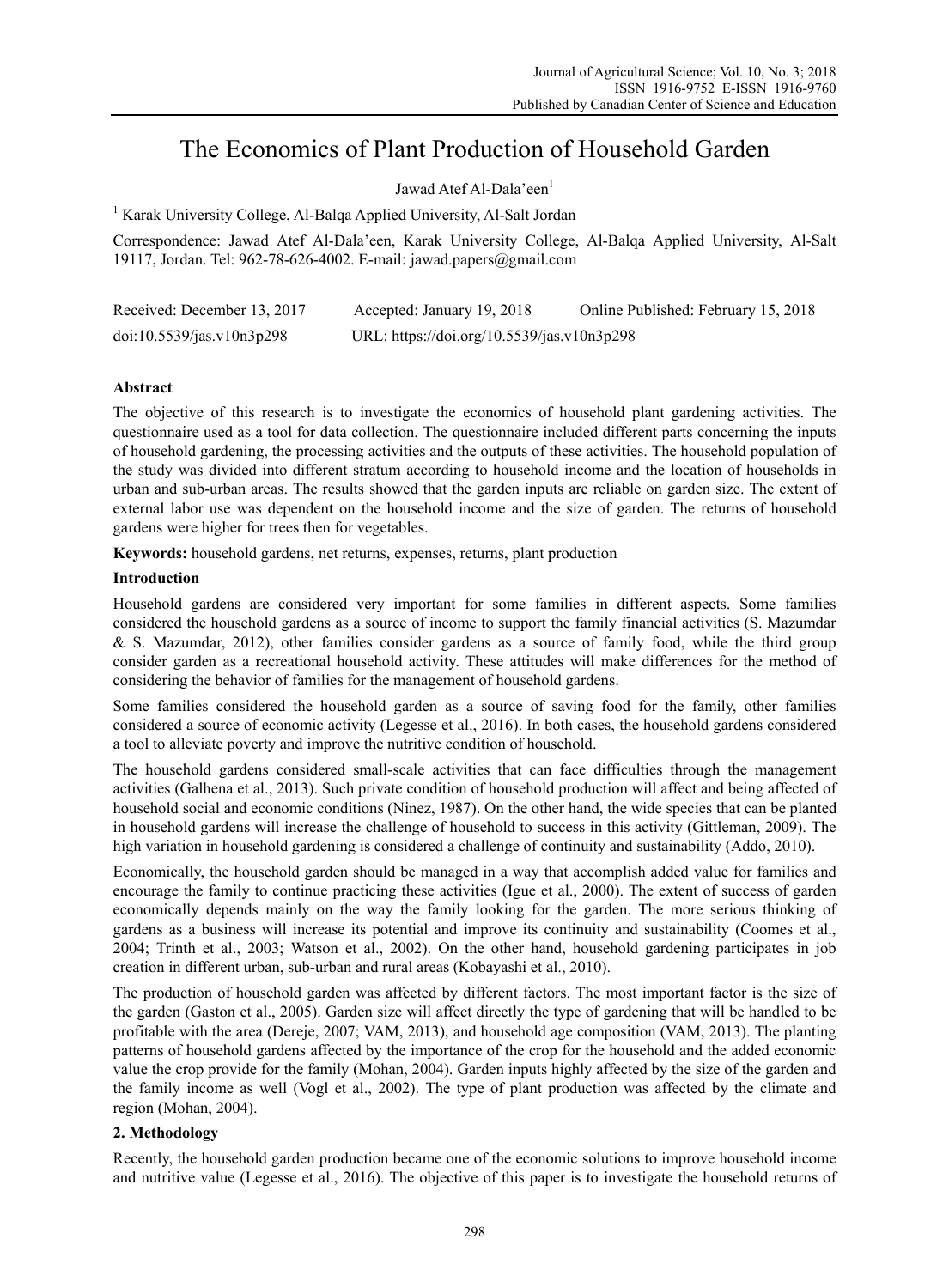gardening plant activities according to family income and location. To accomplish this objective, questionnaire used as a tool to collect data. The questionnaire designed to collect information about the socio-economic characteristics of households, plant production practices in households' gardens. The plant production included parts that was concerned for the collection of data about the input and the output of agricultural activities of household gardens. The questionnaire was prepared and tested before the collection of the final sample.

The population of this study includes all households in urban, sub-urban, and rural that contain gardens. For the purpose of this research random sample was taken. The population of this research divided into six stratum. The income and classification of household as urban or sub-urban considered in stratifying the household population. The different strata was representing different household income levels as well as the location of household garden in urban, sub-urban and rural areas. The strata were as follow:

Stratum 1: represents the people with low income

Stratum 2: represents people with low to moderate income

Stratum 3: represents people from moderate to high income

Stratum 4: represents the people with high income

Stratum 5: represents Wadi Al Ssir Area

Stratum 6: represents Amman suburbs

The collected data entered and cleaned using Excel. The data classified into two major topics including plant production. Each section of data divided to socio-economic characteristics and the inflow and outflow of the gardening activities. The collected data entered to SPSS (Ver. 22) for analysis. Excel was used to calculate and accumulate the expenses items and returns.

#### **3. Results and Discussion**

Before moving to investigate the economics of plant production, the first parts give some information about the practices taken over in household gardens. Figure 1 shows the results for method of household garden supervision and care in general by the family. The results showed that all household members contribute to care for gardens in different levels despite their working status. The results showed that the house women were in the first position to take care for household gardens (Igue et al., 2000). The results showed that the household wives effort is not enough to execute all gardens processes. This calls for hiring external labor work to fulfil the garden requirements especially for the large gardens area.

The least stratum that requires care for garden was the first stratum because of the low area and the low income of the family, while on the other hand the highest care was in the fourth stratum as this stratum almost contains higher gardens area with higher household incomes. The care for household gardens was taken over by females more males because of the larger time they spent in their homes.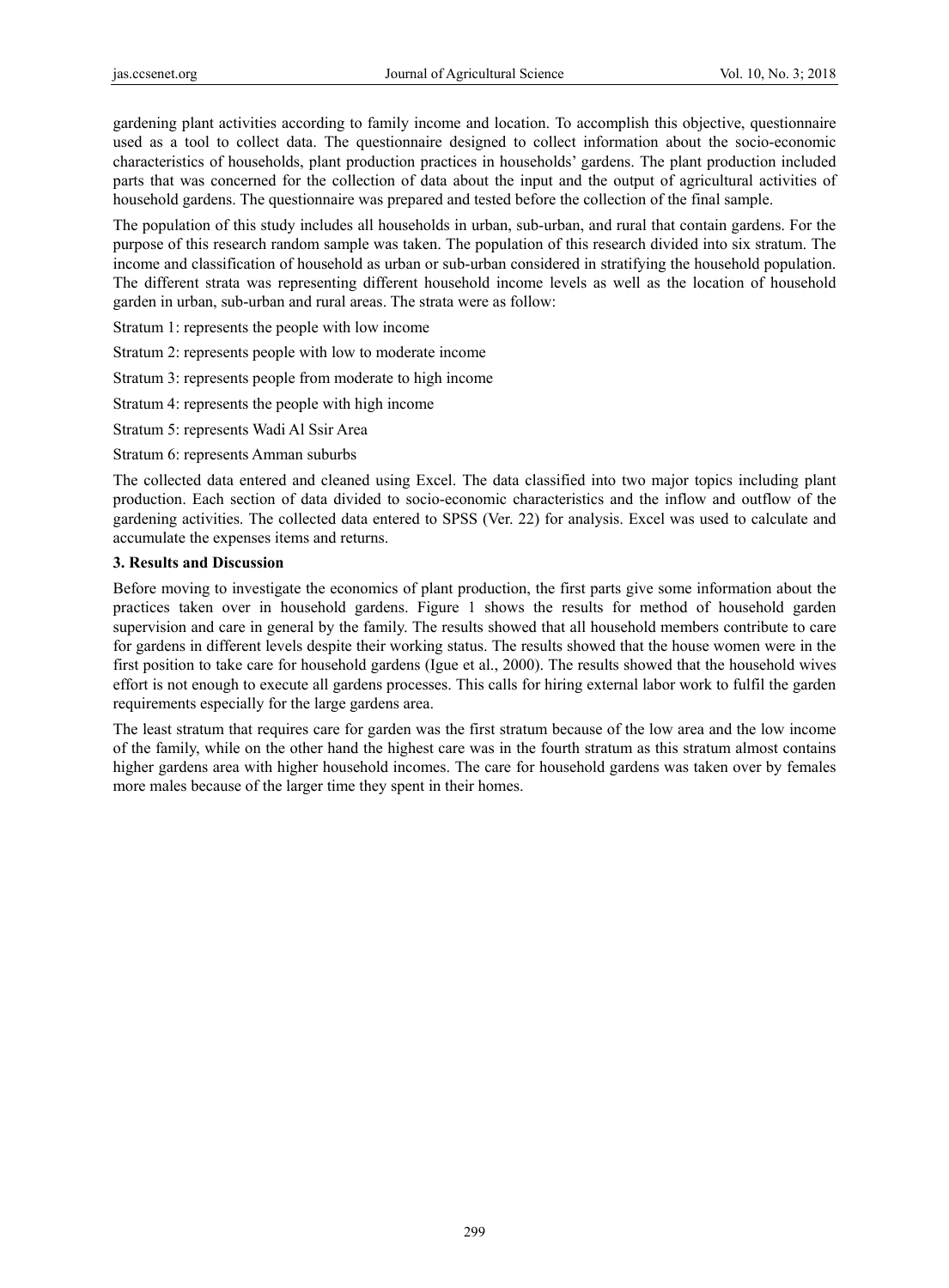

Figure 1. Distribution of household members looking after the plant production garden by sex, status of Figure 1. Distribution of household members looking after the plant production garden by sex, status of<br>economic activity and stratum<br>Figure 2 shows the type of outside help given to care for household gardens. The results economic activity and stratum

care for the household plant production gardens was the most dominant especially in fourth, fifth and sixth stratum which requires high work to care for plant production gardens. These three strata contains gardens with high area and households with moderate to high income.



Figure 2. Distribution of gardens by method of looking after the garden excluding household members and stratum

According to garden area, the results showed that seeking for help by hiring outsources was higher in large area gardens (more 200 m<sup>2</sup>) (Figure 3). Garden technicians also are hired to care for gardens with very low percentage e compared to laborers.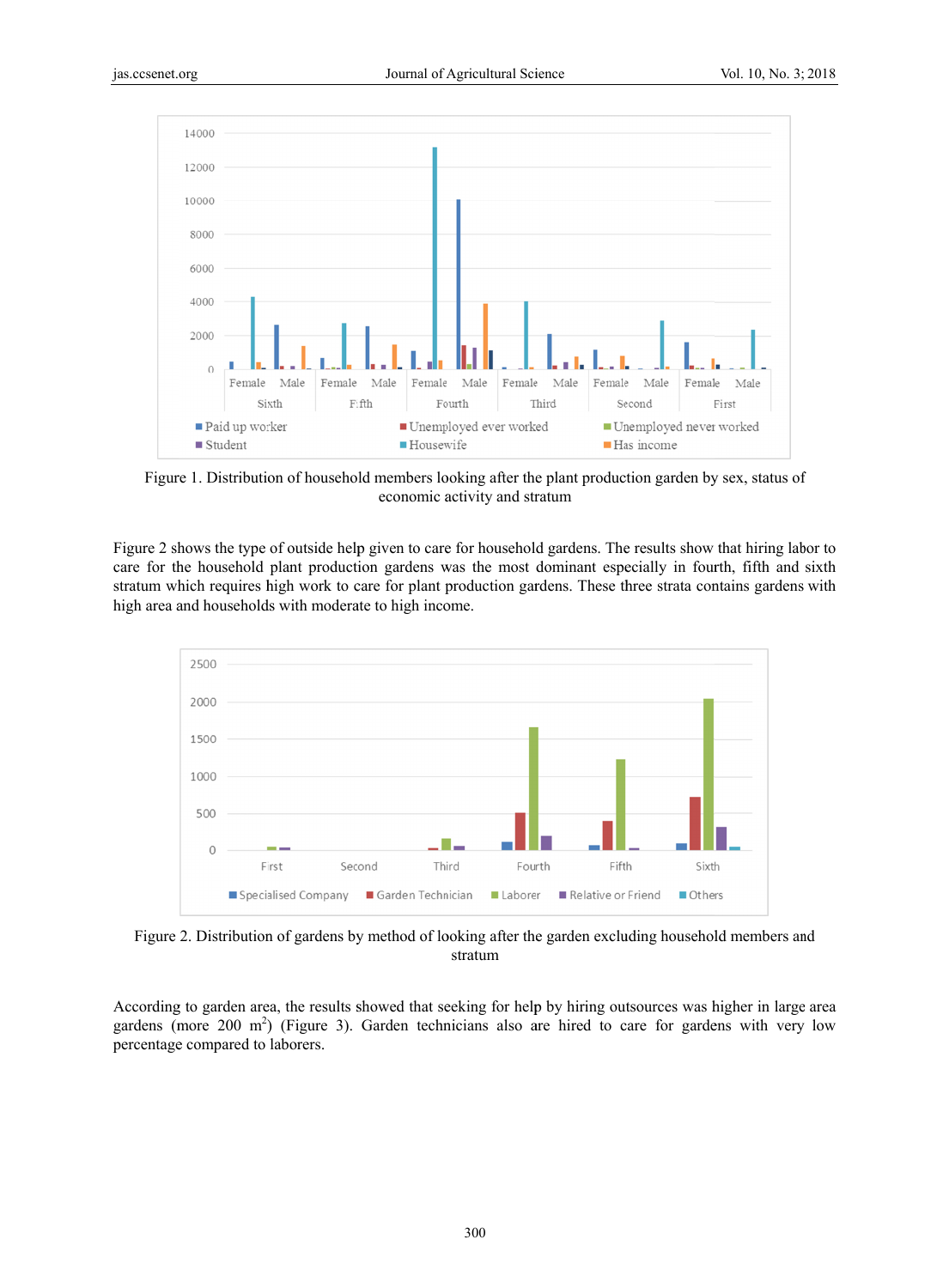

Figure 3. Looking after the garden by agency or person excluding household members by area class

Figure 4 shows some attitudes for the households concerning hiring outsources to care for gardens. The results showed that the higher objection on hiring laborers to care for garden was in the sixth stratum. Also, this point of view appeared in less emphasizes in fourth and fifth strata. In the first, second and third stratum, the attitudes were against hiring outsources to care for household gardens. The results for the fourth and fifth stratum showed higher tendency to hire outsources to care for gardens.

The first, second and third strata did not have any attitudes concerning the method of payment, satisfactory for outsources work or the method of payment as these layers did not hire outsources to care for their gardens. On the other hand, the fourth, fifth and sixth strata showed that they rely to some extent on outsources to take care for gardens. The attitude of fourth and fifth stratum will be reflected on the expenses and returns of household gardens.



Figure 4. The household attitudes concerning outsources to care for gardens

Figure 4. The household attitudes concerning outsources to care for gardens<br>Table 1 shows that most of families depend on their personal sources to finance the households' garden activities. Minor number of households showed that they get loans to finance the activities of household gardens (only 33). Good number of families (145) showed that they use the garden return to support the financial activities of their gardens in the coming seasons.

The pattern of saving the financial expenses for gardens was different in sixth strata due to the large area of gardens and wide variety of species in the garden. In this stratum, the sources of providing garden activities exceeded the personal supply to loans and use of returns to support activities.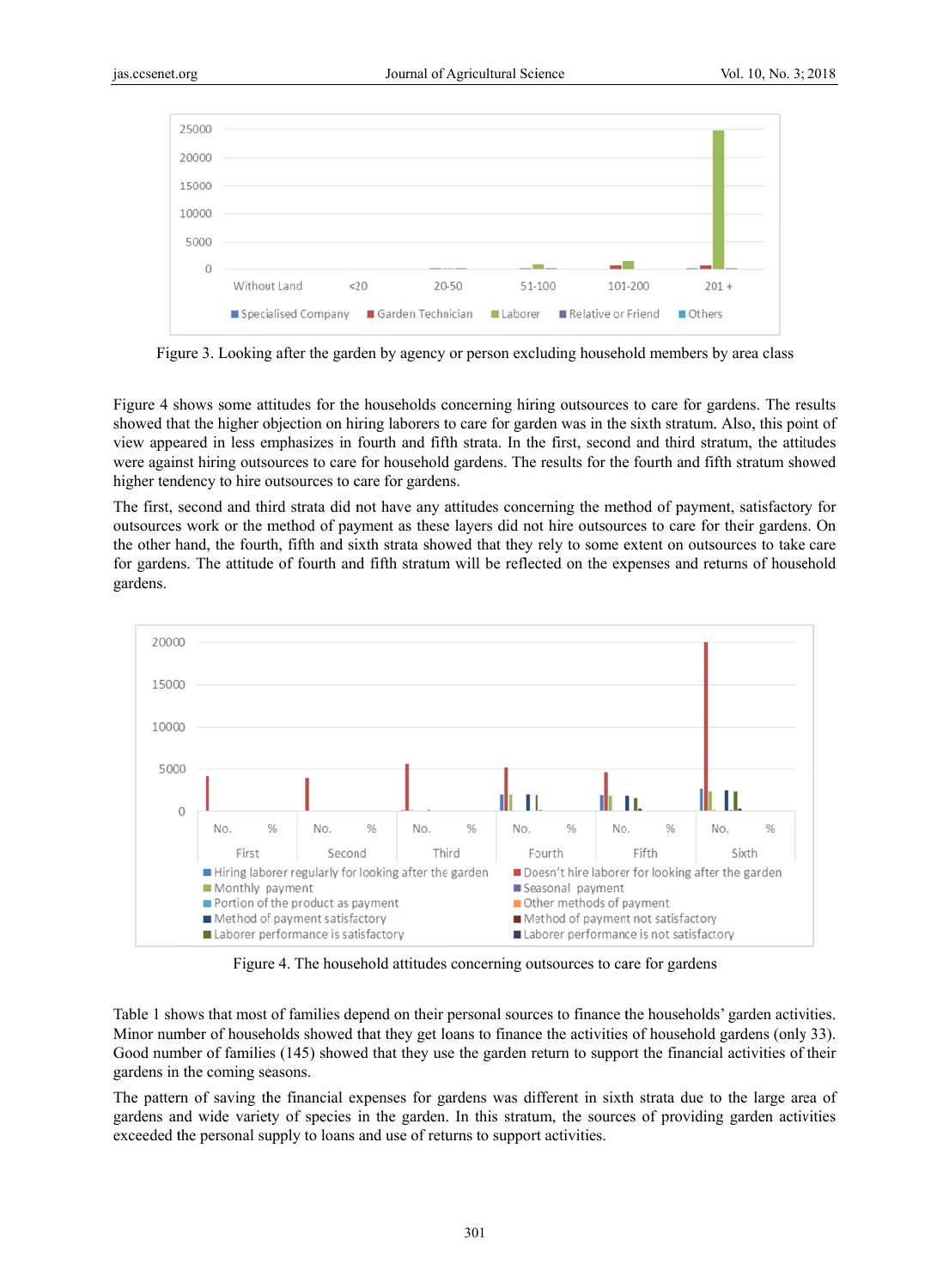|         |                     |               | Personal<br><b>Sources</b> | Loans        | <b>Garden Product</b><br><b>Returns</b> | <b>Non</b><br>Applicable | <b>Total</b> |
|---------|---------------------|---------------|----------------------------|--------------|-----------------------------------------|--------------------------|--------------|
|         | <b>Total No. of</b> | No.           | 46659                      | 33           | 145                                     | 3261                     | 50097        |
|         | <b>Households</b>   | $\frac{0}{0}$ | 93.1                       | 0.1          | 0.3                                     | 6.5                      | 100          |
|         | First               | No.           | 3749                       | $\theta$     | $\theta$                                | 441                      | 4191         |
|         |                     | $\frac{0}{0}$ | 89.5                       | $\mathbf{0}$ | $\theta$                                | 10.5                     | 100          |
|         | <b>Second</b>       | No.           | 3075                       | $\theta$     | 19                                      | 818                      | 3913         |
|         |                     | $\frac{0}{0}$ | 78.6                       | $\theta$     | 0.4                                     | 21                       | 100          |
|         | <b>Third</b>        | No.           | 5018                       | $\mathbf{0}$ | $\theta$                                | 675                      | 5693         |
| Stratum |                     | $\frac{0}{0}$ | 88.1                       | $\mathbf{0}$ | $\theta$                                | 11.9                     | 100          |
|         | Fourth              | No.           | 6879                       | $\theta$     | 26                                      | 300                      | 7205         |
|         |                     | $\frac{0}{0}$ | 95.5                       | $\theta$     | 0.4                                     | 4.1                      | 100          |
|         | Fifth               | No.           | 6300                       | $\theta$     | $\theta$                                | 176                      | 6476         |
|         |                     | $\frac{0}{0}$ | 97.3                       | $\theta$     | $\theta$                                | 2.7                      | 100          |
|         | <b>Sixth</b>        | No.           | 21637                      | 33           | 100                                     | 850                      | 22620        |
|         |                     | $\frac{0}{0}$ | 95.7                       | 0.1          | 0.4                                     | 3.8                      | 100          |

Table 1. Distribution of households by main source of finance per stratum

Practicing agricultural activities requires good experience. Most of families showed that they get the experience to take over the garden activities through their own personal experience. Some households use books and publication as a source of their knowledge to practice the agricultural activities. Also, other households use the agricultural directorates help and private companies to manage their household gardens (Table 2). The results showed wide variety of sources to get experience to handle the agricultural processes in gardens. These activities will affect widely the expenses and the returns of gardens.

|         |                     | Sources of<br><b>Information</b> | Agricultural<br><b>Directorate</b> | Private<br><b>Companies</b> | Personal<br><b>Experiences</b> | Media<br>means | Books &<br><b>Publications</b> | <b>Others</b> |
|---------|---------------------|----------------------------------|------------------------------------|-----------------------------|--------------------------------|----------------|--------------------------------|---------------|
|         | <b>Total No. of</b> | No.                              | 2137                               | 2365                        | 36512                          | 6094           | 1773                           | 9042          |
|         | <b>Households</b>   | $\frac{0}{0}$                    | 3.7                                | 4.1                         | 63                             | 10.5           | 3.1                            | 15.6          |
|         | <b>First</b>        | No.                              | 359                                | 33                          | 3284                           | 582            | 96                             | 497           |
|         |                     | $\frac{6}{6}$                    | 7.4                                | 0.7                         | 67.7                           | 12             | $\overline{2}$                 | 10.3          |
|         | <b>Second</b>       | No.                              | 127                                | 45                          | 2787                           | 465            | $\theta$                       | 461           |
|         |                     | $\frac{0}{0}$                    | 3.3                                | 1.2                         | 71.8                           | 12             | $\theta$                       | 11.9          |
|         | <b>Third</b>        | No.                              | 239                                | 99                          | 4594                           | 370            | 95                             | 662           |
| Stratum |                     | $\frac{0}{0}$                    | 3.9                                | 1.6                         | 75.8                           | 6.11           | 1.6                            | 10.9          |
|         | Fourth              | No.                              | 189                                | 238                         | 4920                           | 385            | 196                            | 1872          |
|         |                     | $\frac{6}{6}$                    | 2.4                                | 3.1                         | 63.1                           | 4.9            | 2.5                            | 24            |
|         | Fifth               | No.                              | 396                                | 225                         | 4038                           | 551            | 268                            | 2176          |
|         |                     | $\frac{0}{0}$                    | 5.2                                | 2.9                         | 52.8                           | 7.2            | 3.5                            | 28.4          |
|         | <b>Sixth</b>        | No.                              | 828                                | 1724                        | 16889                          | 3741           | 1119                           | 3374          |
|         |                     | $\frac{0}{0}$                    | 3                                  | 6.2                         | 61                             | 13.5           | $\overline{4}$                 | 12.2          |

Table 2. Distribution of households by source of information on garden care and stratum

The expenses of production distributed among all the garden input items with different levels (Table 3). The results showed that the least expense goes for seeds, pulps, seedlings, insecticides, fungicides, acricides, and rodenticides. While the highest expenses goes for service inputs, which form the highest in the sixth stratum due to the highest garden areas and decreased with decreasing the garden area.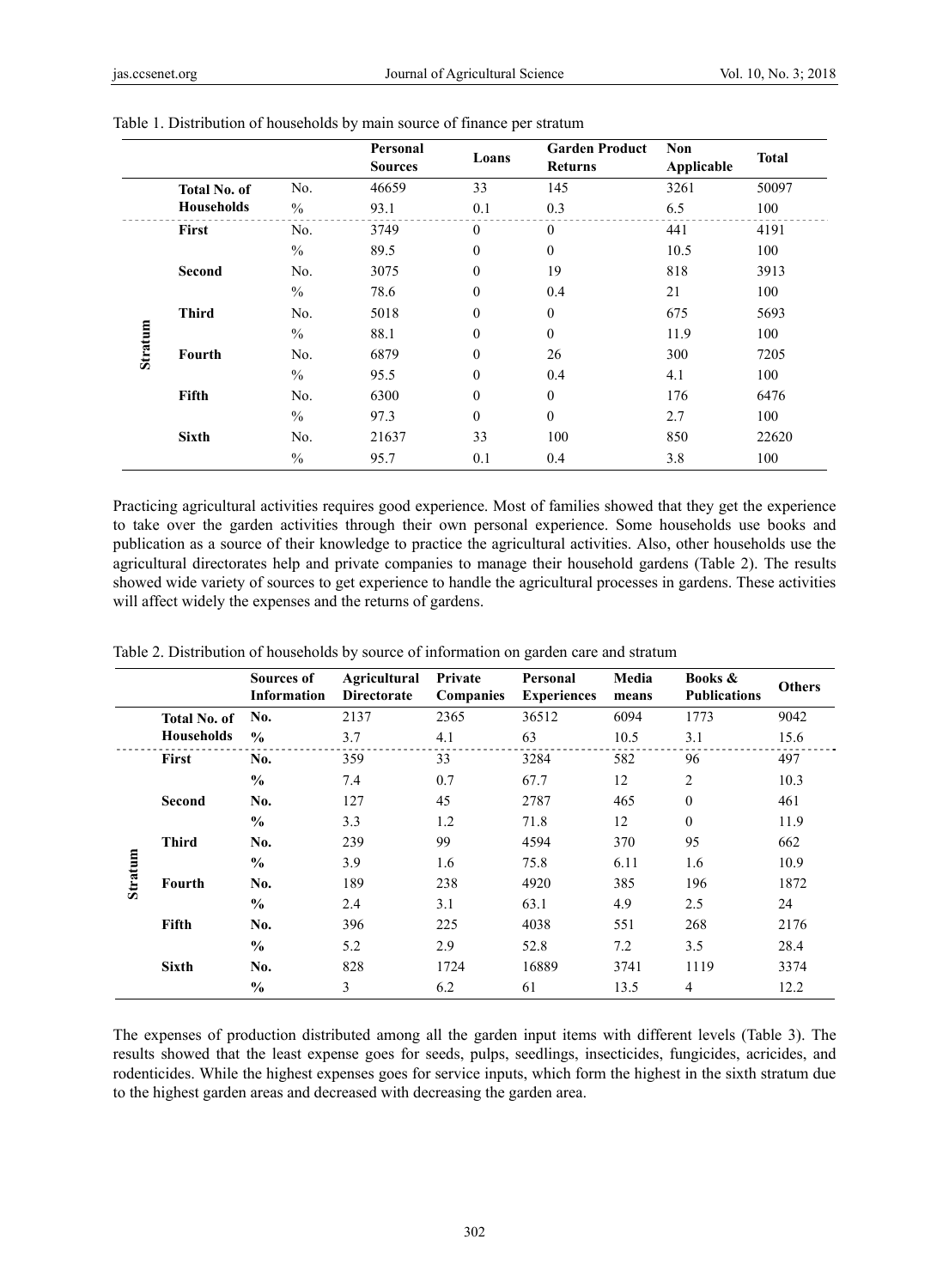| <b>Item</b>                 | <b>Stratum</b> |          |          |              |         |              |               |                    |
|-----------------------------|----------------|----------|----------|--------------|---------|--------------|---------------|--------------------|
|                             | <b>Sixth</b>   | Fifth    | Fourth   | <b>Third</b> | Second  | <b>First</b> | $\frac{6}{6}$ | <b>Total value</b> |
| Water                       | 130873.6       | 41534.4  | 35850.8  | 20746.9      | 6171.3  | 7582.0       | 8.6           | 242758.9           |
| <b>Seeds</b>                | 11746.2        | 2859.7   | 1836.9   | 1732.4       | 363.5   | 461.3        | 0.7           | 18999.9            |
| <b>Pulps</b>                | 5107.5         | 1384.6   | 959.8    | 843.7        | 310.9   | 285.8        | 0.3           | 8892.4             |
| <b>Seedlings</b>            | 26356.6        | 6977.5   | 19427.7  | 3814.7       | 361.2   | 1045.3       | 2.0           | 57983.1            |
| <b>Insecticides</b>         | 35835.4        | 10765.6  | 10653.7  | 6414.2       | 850.4   | 1749.3       | 2.3           | 66268.6            |
| <b>Fungicides</b>           | 23006.5        | 6732.7   | 5464.8   | 2071.6       | 337.4   | 525.7        | 1.3           | 38138.8            |
| <b>Acricides</b>            | 219.8          | 0.0      | 0.0      | $0.0\,$      | 0.0     | 0.0          | 0.01          | 219.8              |
| <b>Rodenticides</b>         | 249.4          | 0.0      | 0.0      | $0.0\,$      | 0.0     | 0.0          | 0.01          | 249.4              |
| <b>Organic fertilizers</b>  | 106614.1       | 31549.4  | 32455.5  | 9173.4       | 1942.7  | 3556.0       | 6.5           | 185291.2           |
| <b>Chemical fertilizers</b> | 33342.0        | 12243.6  | 10152.0  | 4232.0       | 323.1   | 1732.8       | 2.2           | 62025.5            |
| <b>Service inputs</b>       | 708813.8       | 436429.8 | 489960.9 | 52648.0      | 9471.3  | 14486.6      | 60.3          | 1711810.0          |
| <b>Others</b>               | 393.4          | 302.5    | 0.0      | 0.0          | 0.0     | 0.0          | 0.02          | 695.9              |
| <b>Total</b>                | 1082558.0      | 550780   | 606762.0 | 101677.0     | 20131.8 | 31424.8      | 100.0         | 2393334.0          |
| <b>%of total</b>            | 49.3           | 20.1     | 21.6     | 5.9          | 1.4     | 1.7          |               | 100.0              |

| Table 3. Value of intermediate commodities and service inputs used in the garden by item and stratum (JD) |  |  |  |  |
|-----------------------------------------------------------------------------------------------------------|--|--|--|--|
|                                                                                                           |  |  |  |  |

Table 4 shows that the expenses for the inputs increases as the area of the garden increases. This pattern is applied for all plant garden inputs. The highest inputs recorded in the sixth stratum for all inputs. While the least inputs recorded in the first and second stratum as these two stratum has the least income and the lowest ability to expend on household gardens.

| <b>Item</b>                 | Area Class (Sq.) |          |          |          |              |                    |  |  |  |  |
|-----------------------------|------------------|----------|----------|----------|--------------|--------------------|--|--|--|--|
|                             | 201 and above    | 101-200  | 51-100   | 20-50    | Less than 20 | <b>Total value</b> |  |  |  |  |
| Water                       | 98720.5          | 63494.1  | 42746.5  | 28549.2  | 9248.7       | 242758.9           |  |  |  |  |
| <b>Seeds</b>                | 8615.0           | 5020.1   | 3087.7   | 1783.1   | 494.0        | 18999.9            |  |  |  |  |
| <b>Pulps</b>                | 3873.2           | 2453.8   | 1363.2   | 938.3    | 264.0        | 8892.4             |  |  |  |  |
| <b>Seedlings</b>            | 31906.0          | 9960.6   | 7290.9   | 7447.6   | 1378.0       | 57983.1            |  |  |  |  |
| <b>Insecticides</b>         | 30555.5          | 18295.4  | 10114.7  | 5035.4   | 2267.6       | 66268.6            |  |  |  |  |
| <b>Fungicides</b>           | 25373.5          | 7392.6   | 2815.7   | 2011.2   | 545.9        | 38138.8            |  |  |  |  |
| <b>Acricides</b>            | 0.0              | 219.8    | 0.0      | 0.0      | 0.0          | 219.8              |  |  |  |  |
| <b>Rodenticides</b>         | 249.4            | 0.0      | 0.0      | 0.0      | 0.0          | 249.4              |  |  |  |  |
| <b>Organic fertilizers</b>  | 116863.7         | 36932.9  | 18574.6  | 9937.3   | 2982.6       | 185291.2           |  |  |  |  |
| <b>Chemical fertilizers</b> | 29618.3          | 16711.0  | 10564.1  | 4294.2   | 837.8        | 62025.5            |  |  |  |  |
| <b>Service Inputs</b>       | 872886.0         | 502701.5 | 228641.3 | 95159.8  | 12421.8      | 1711810.0          |  |  |  |  |
| <b>Others</b>               | 577.5            | 118.4    | 0.0      | 0.0      | $0.0\,$      | 695.9              |  |  |  |  |
| <b>Total</b>                | 1358223.8        | 817326.7 | 372634.9 | 190019.6 | 109807.5     | 2838793.8          |  |  |  |  |
| % of total                  | 47.8             | 28.8     | 13.1     | 6.7      | 3.9          | 100.0              |  |  |  |  |

Table 4. Value of intermediate commodities used in the garden by item and area class (JD)

The highest income of gardens activity was recorded for fruit trees products of about 1,731,185JD, followed by vegetables with a total return of about 95,135JD (Noble, 2010). The least returns recorded for ornamental plants of about 26,795JD. The total amount of returns of household garden activities recorded was 1,927,136JD (Table 5).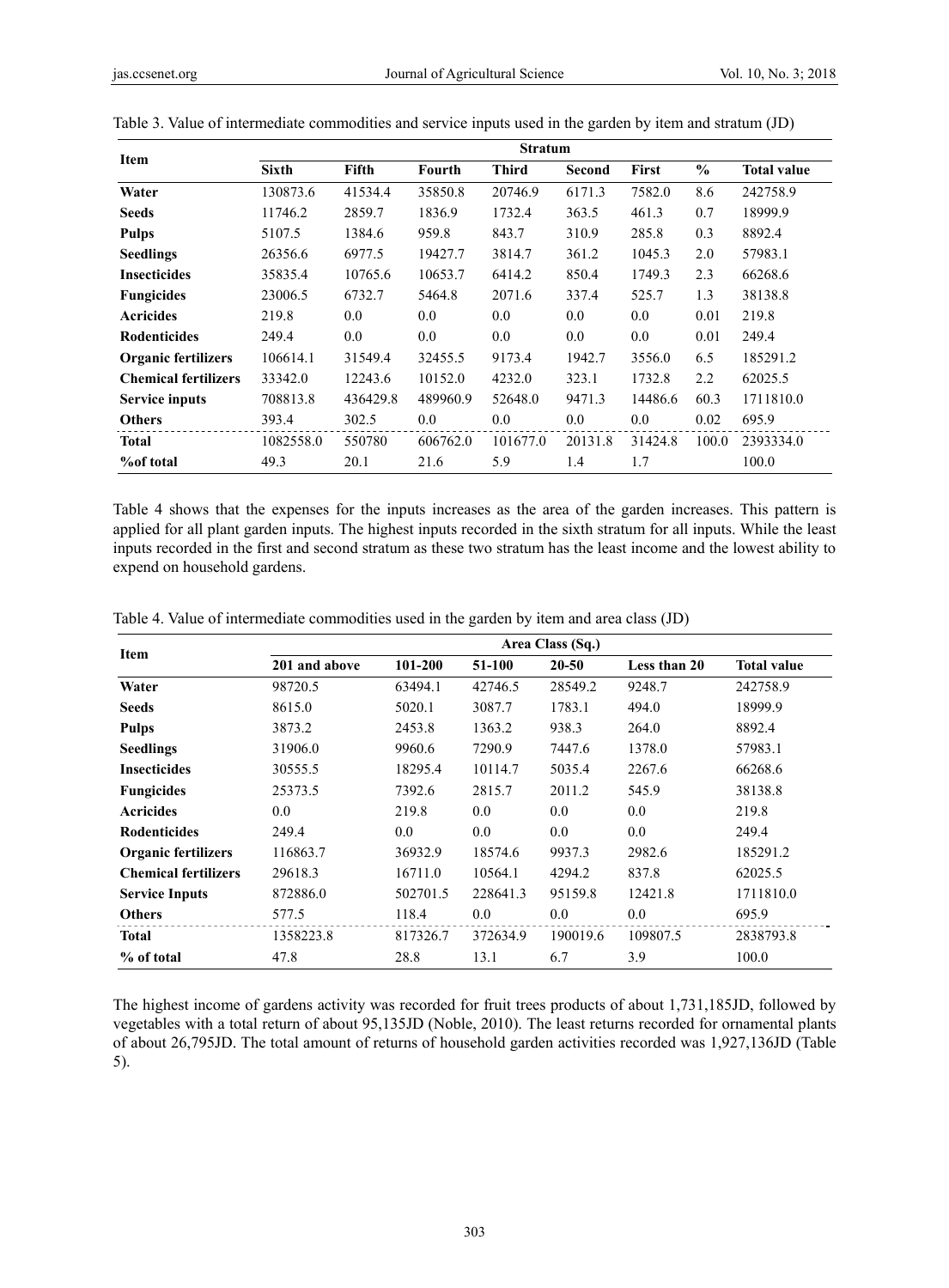| Item                                | Unit        | $\frac{0}{0}$ | Value (JD) | Quantity |
|-------------------------------------|-------------|---------------|------------|----------|
| <b>Field Crops</b>                  | kg          |               | 503.9      | 812.8    |
|                                     | Bundle      |               | 24.7       | 124.0    |
|                                     | Baleh       |               | 127.1      | 51.0     |
|                                     | Total       | 0.03          | 655.7      |          |
| <b>Vegetables</b>                   | kg          |               | 72301.2    | 148170.5 |
|                                     | No.         |               | 1275.7     | 10484.0  |
|                                     | Bundle      |               | 21558.2    | 131892.0 |
|                                     | Total       | 4.9           | 95135.1    |          |
| <b>Fruit Trees</b>                  | kg          |               | 72301.2    | 148170.5 |
|                                     | No.         |               | 127.3      | 498.0    |
|                                     | Bundle      |               | 11.2       | 55.0     |
|                                     | Total       | 89.8          | 1731185.3  |          |
| <b>Aromatic and Medical</b>         | kg          |               | 54822.9    | 58217.0  |
|                                     | Bundle      |               | 18541.9    | 114621.0 |
|                                     | Total       | 3.8           | 73364.8    |          |
| <b>Ornamental plants and bushes</b> | kg          |               | 68.6       | 171.5    |
|                                     | No.         |               | 4114.8     | 16060.0  |
|                                     | Bundle      |               | 22612.2    | 21632    |
|                                     | Total       | 1.4           | 26795.7    |          |
|                                     | Grand Total | 100           | 1927136.6  |          |

Table 5. Quantity and value of plant production

The highest returns recorded for the sixth stratum for all types of products. In this stratum, households consider the household garden is a type of investment that they care for the amount of expense and the amount returns they get from their activities. In the fourth and fifth stratum, the returns were less as these two strata have intermediate to high income among the others. In the first, second and third stratum the households care for the income as it considered supported part for the household income (Table 6).

| <b>Item</b>                         | <b>Stratum</b> |          |          |              |         |              | <b>Total Value of</b> |
|-------------------------------------|----------------|----------|----------|--------------|---------|--------------|-----------------------|
|                                     | <b>Sixth</b>   | Fifth    | Fourth   | <b>Third</b> | Second  | <b>First</b> | Production            |
| <b>Field crops</b>                  | 301.9          | 217.5    | 103.7    | 0.0          | 0.0     | 32.6         | 655.7                 |
| <b>Vegetables</b>                   | 57749.2        | 11759.3  | 10382.3  | 8343.9       | 1679.8  | 5220.6       | 95135.1               |
| <b>Fruit trees</b>                  | 1011622.6      | 251419   | 219061   | 141681.1     | 50876.1 | 56525.5      | 1731185.3             |
| Aromatic and medical plants         | 46753.3        | 12956    | 5587.6   | 5977.2       | 896.0   | 1194.7       | 73364.8               |
| <b>Ornamental plants and bushes</b> | 16286.8        | 6199.3   | 2798.1   | 1260.3       | 251.2   | 0.0          | 26795.7               |
| Total                               | 1132713.8      | 282551.1 | 237932.1 | 157262.5     | 53703.1 | 62973.4      | 1927136.6             |
| % of Total                          | 58.8           | 14.7     | 12.3     | 8.1          | 2.8     | 3.3          | 100.0                 |

Table 6. Value of plant production by stratum (JD)

The results in Table 7 showed that the net returns was higher in the sixth stratum followed by the first, second and third strata, while the returns were negative in the fourth and fifth stratum because these two do not care for the garden returns as part of the household income, they consider as a type of entertainment and recreation.

Table 7. Net profit of plant activities according to stratum

| Item                 | First   | Second  | Third    | Fourth   | Fifth     | Sixth   |
|----------------------|---------|---------|----------|----------|-----------|---------|
| <b>Expenses</b>      | 314248  | 20131.8 | 101676.9 | 606762.1 | 5507798   | 1082558 |
| <b>Total returns</b> | 629734  | 53703.1 | 157263   | 237932   | 282551    | 1132714 |
| <b>Net Profit</b>    | 31548.6 | 335713  | 55585.6  | -368830  | $-268229$ | 50155.5 |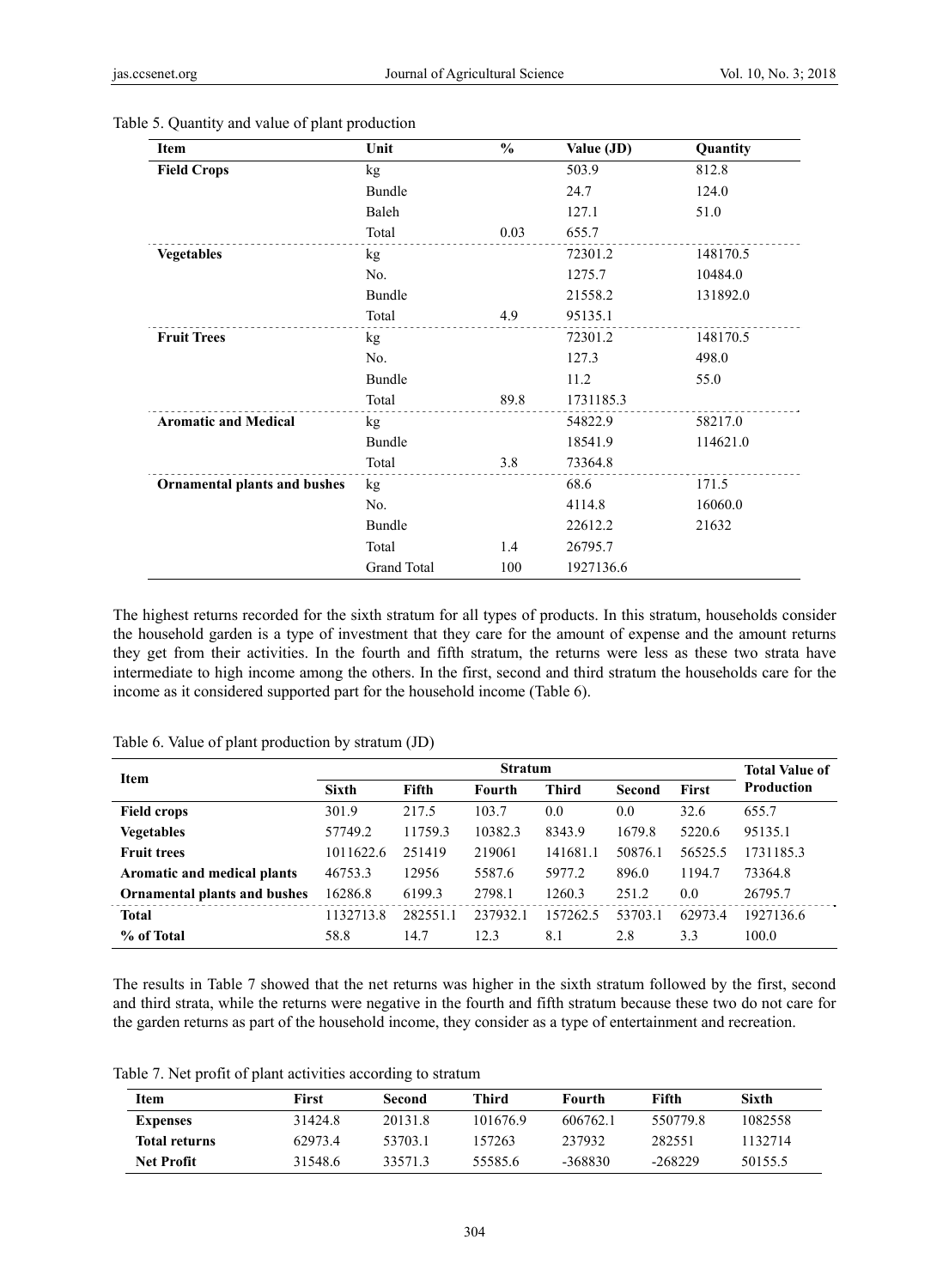#### **4. Conclusions**

The objective of this research is to investigate the patterns of inputs and outputs of the household gardens for plant production. The results of this research showed that the variation among the behavior pattern for the different strata was high. The care for the inputs and method of financial supply depends on the method the household deals with the garden. The sixth strata which represent the garden in the suburban areas showed more business attitudes in their management of gardens. The fourth and the fifth strata showed less business consideration for the method of garden management.

The higher expenses were shown in the sixth stratum and the highest laborer hiring was in this strata. The reason for that is the large areas of the gardens in this stratum and the higher the effort required to care for gardens.

The first, second and third strata have different procedures to manage gardens, due to low areas and low income of these families. The families of these strata considered the garden as a source of support for family in their nutrition and income, so they try their best to decrease the expenses as much as possible.

#### **References**

- Addo, K. (2010). Urban and Peri-Urban Agriculture in Developing Countries, Studied using Remote Sensing and *in situ* Methods. *Remote Sensing, 2*, 497-513. https://doi.org/10.3390/rs2020497
- Coomes, O. T., & Ban, N. (2004). Cultivated plant species diversity in home gardens of an Amazonian peasant village in northeastern Peru. *Econ. Bot., 58*, 420-434. https://doi.org/10.1663/0013-0001(2004)058[0420: CPSDIH]2.0.CO;2
- Dereje, A. (2007). Urban agriculture in Mekelle, Tigray state, Ethiopia: Principal characteristics, opportunities and constraints for further research and development. *Cities, 24*(3), 218-228. https://doi.org/10.1016/ j.cities.2007.01.008
- Galhena, D., Freed, R., & Maredia, M. (2013). Home gardens: A promising approach to enhance household food security and wellbeing. *Agriculture and Food Security, 2*, 8. https://doi.org/10.1186/2048-7010-2-8
- Gaston, K., Warren, P., Thompson, K., & Smith, R. (2005). Urban domestic garden (IV): The extent of the resources and its associated features. *Biodiversity and Conversation, 14*, 3327-3349. https://doi.org/ 10.1007/s10531-004-9513-9
- Gittleman, M. (2009). *Urban Expansion in Addis Ababa: Effects of the Decline of Urban Agriculture on Livelihood and Food Security*. A paper presented at the United Nations 17th Commission on Sustainable Development.
- Igue, A. M., Floquet, A., & Stahr, K. (2000). Land use and farming systems in Benin. In F. Graef, P. Lawrence, & M. von Oppen (Eds.), *Adapted farming in West Africa: Issues, potentials and perspectives* (pp. 227**-**238). Stuttgart, Germany: Verlag Ulrich E. Grauer.
- Kobayashi, M., Tyson, L., & Abi-Nader, J. (2010). *The Activities and Impacts of Community Food Projects 2005-2009* (pp. 1-28).
- Legesse, A., Tesfay, G., & Abay, F. (2016). The impact of urban home gardening on household socio-economy. *Arts and Design Studies, 39*, 21.
- Mazumdar, S., & Mazumdar, S. (2012). Immigrant home gardens: Places of religion, culture, ecology, and family. *Landsc Urban Plan, 105*, 258-265. https://doi.org/10.1016/j.landurbplan.2011.12.020
- Mohan, S. (2004). *An Assessment of the Ecological and Socioeconomic Benefits Provided by Homegardens: A Case Study of Kerala, India* (PhD Dissertation, University of Florida, USA).
- Niñez, V. K. (1987). Household gardens: theoretical and policy considerations. *Agr Syst, 23*, 167-186. https://doi.org/10.1016/0308-521X(87)90064-3
- Noble, C. (2010). *Small plots, big hopes: Factors associated with participation in an urban garden project in Lesotho* (Dissertation, University of South Florida, USA).
- VAM. (2013). *Food and Nutrition Security in Republic of Korea*. WFP Country Office.
- Vogl, C. R., Vogl-Lukraser, B., & Caballero, J. (2002). Homegardens of Maya Migrants in the district of Palenque, Chiapas, Mexico: Implications for sustainable rural development. In J. R. Stepp, F. S. Wyndham, & R. K. Zarger (Eds.), *Ethnobiology and Biocultural Diversity* (pp. 1-12). University of Georgia Press, Athens, GA.